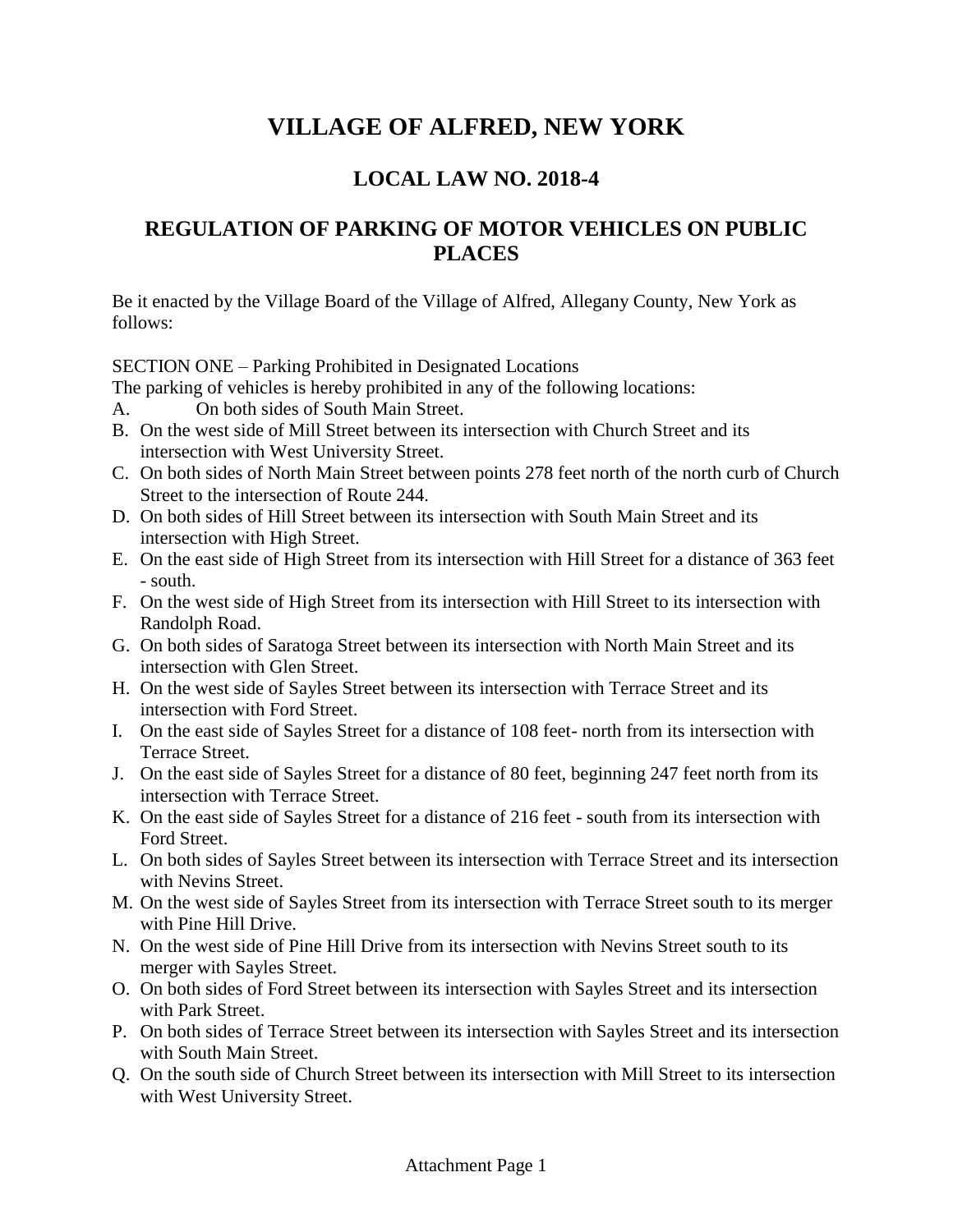- R. On the north side of Church Street from its intersection with Elm Street for a distance of 110 feet – west.
- S. On the north side of Church Street starting 220 feet from its intersection with Elm Street for a distance 142 feet – west.
- T. On the north side of Church Street from its intersection with West University Street for a distance of 102 feet – east.
- U. On the north side of West University Street between its intersection with Mill Street to its intersection with Church Street.
- V. On the north side of West University Street starting at the east curb of its intersection with Mill Street for a distance of 106 feet – east.
- W. On the north side of West University Street starting at the west curb of its intersection with North Main Street for a distance of 130 feet – west.
- X. On the north side of West University Street between its intersection with Mill Street and North Main Street from November 1<sup>st</sup> to April 30<sup>th</sup> of each year.
- Y. On the south side of West University Street starting at the west curb of the east intersection with Reynolds Street for a distance of 278 feet - west.
- Z. On the both sides of West University Street between its intersection with Church Street west to the Village line.
- AA. On the south side of Reynolds Street.
- BB. On both sides of Reynolds Street for a distance of 475 feet south from both intersections with West University Street.
- CC. On the both sides of Elm Street between its intersection with Church Street to its intersection with Lower College Drive.
- DD. On the both sides of Hillcrest Drive from the Upper College Drive north to its intersection with Glen Street.
- EE. On both sides of the entrance to Hillcrest Court.
- FF. On the both sides of Glen Street between its intersection with North Main Street and Saratoga Street.
- GG. On the north side of Glen Street between its intersection with Saratoga Street and Route 244.
- HH. On both sides of Randolph Road from its intersection with South Main Street to its intersection with the Village limits.
- II. On the both sides of Terrace Street from intersection with South Main Street to its intersection with Sayles Street.

SECTION TWO – Limited Parking

- A. Two hour parking on Village streets, except in metered areas, during hours of 8:00 A.M. to 5:00 P.M., from Sept.  $1<sup>st</sup>$  of one year to June  $1<sup>st</sup>$  of next year. Nothing in this ordinance shall be inconsistent with existing or future parking ordinances.
- B. Fifteen minute parking in two spaces on the East side of Mill Street, during the hours of 9:00 a.m. to 6:00 p.m. Nothing in this ordinance shall be inconsistent with existing or future parking regulations.

SECTION THREE – All Night Parking

- A. The parking of vehicle is hereby prohibited between the hours of 2:00 A.M. and 6:00 A.M on:
	- 1) All highways within this Village beginning November 1 and ending May 1 each year.